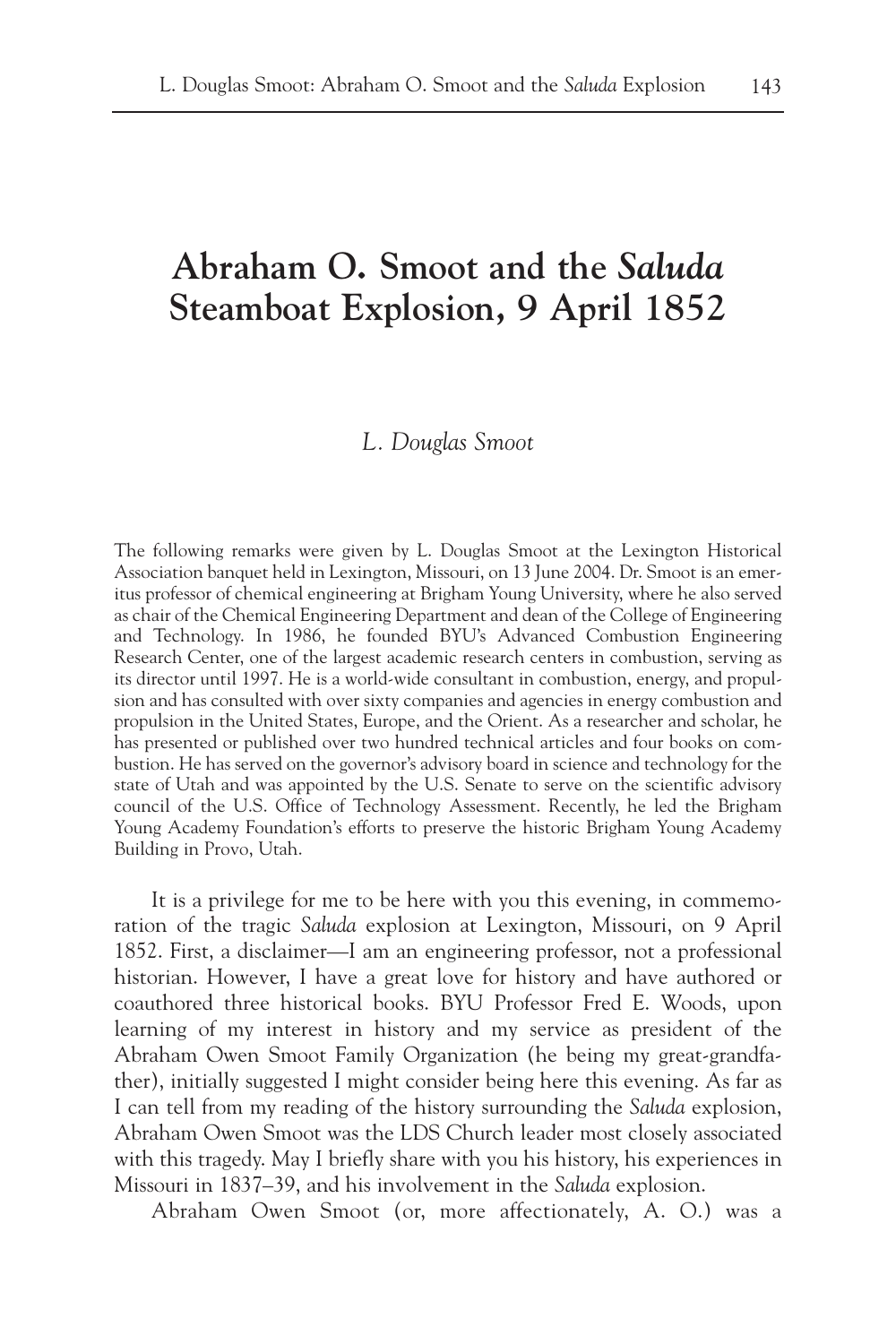

*Portrait of Abraham O. Smoot by Solomon Nunes Carvalho, 1854. Carvalho, an illustrator and painter of some renown, was a member of John C. Fremont's ill-fated 1853–54 overland expedition. After Fremont's expedition was rescued by the Mormons at Parowan in early February 1854, Carvalho remained for a few months in the region. It was during this time he made the painting of Smoot. In his memoirs he recorded that before leaving for California, "I painted several portraits in Great Salt Lake City; among them were two of Gov. Brigham Young; one of Lieut. General [Daniel H.] Wells, Attorney General Seth Blair, Apostle [Wilford] Woodruff; Bishop [Abraham O.] Smoot, Col. Ferrimore Little and lady, Mrs. Wheelock, and several others." (Solomon Nunes Carvalho,* Incidents of Travel and Adventure in the FarWest *[Philadelphia: The Jewish Publication Society of America, 1954], 247). The painting depicts Smoot about one year after the Saluda disaster. Photograph courtesy of Loretta D. Nixon.*

Southerner, born in Owenton, Kentucky, on 17 February 1815. Concerning his early days, he noted, "From my early childhood, almost from my infancy, I was afflicted with a lung disease and supposed it to be consumption. . . . When I was about nine years old, my death seemed so imminent that my burial clothes were made."1 He survived, however, was converted to The Church of Jesus Christ of Latter-day Saints in 1835 at the age of twenty, and made his way to Kirtland, Ohio. In January1837, while in Kirtland, he received a blessing from Joseph Smith Sr., who promised him that "thou shalt be made whole from this hour. . . . Be faithful Brother and thou shalt have health and be blessed in thy labours. . . . Thou shalt have much persecution on earth, thy enemies will seek thy life but thou shalt be delivered out of their hands and return to Zion when thy labors in the Lord's vineyard are ended."2

In 1837, Joseph Smith asked A. O. to return to the Southern states to raise up a company of Church members to immigrate to Far West, Missouri, where other Church members were then congregating. He indicated, "I accordingly went South, and in the

month of May had succeeded in organizing a company of about two hundred souls with about forty teams and started on our journey. The trip occupied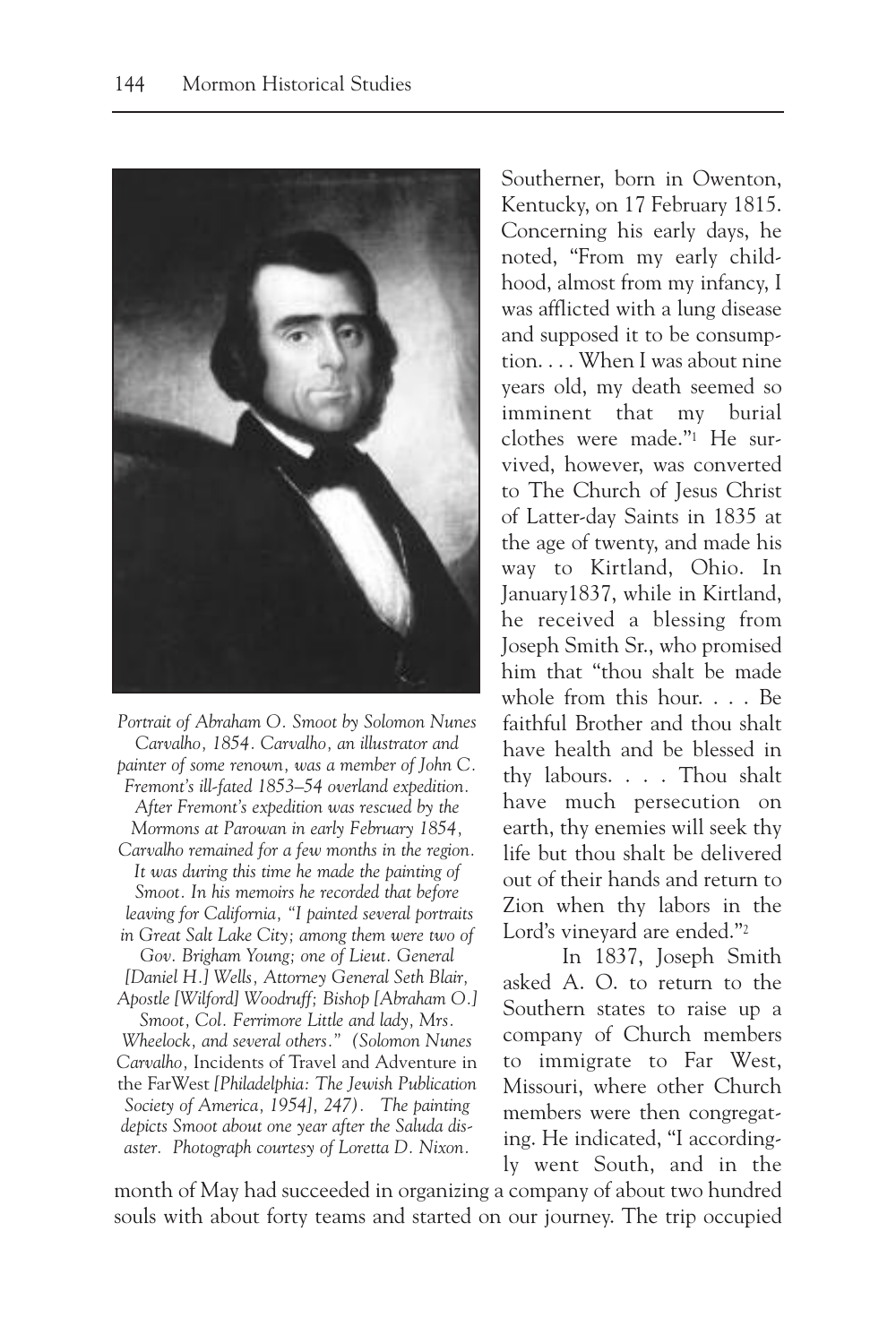about two months."3 A. O. settled on a farm two miles south of Far West.

Peace prevailed over the next year with promising crops in the summer of 1838. However, by that summer, further hostilities between Missourians and the Mormons arose. A. O. noted in his journal: "It became a continual round [of] invasion from our enemies on every side from the1st of August until the first day of November at which time we were compelled . . . to give up our arms and surrender."4 These hostilities included the Battle of Crooked River, the Haun's Mill Massacre, and the "Extermination Order" of Missouri Governor Lilburn W. Boggs, which forced the Mormons to evacuate Missouri.

With martial law prevailing, his farm destroyed, his animals scattered or stolen, and Church leaders in Liberty Jail, A. O. was married in Far West by a Missouri justice to Margaret Thompson, which he said was proof "that I had not lost hope."5 The Smoots left Missouri shortly after the marriage, in the dead of winter, heading east across northern Missouri with the John Butler family, arriving in Quincy, Illinois, on 1 March 1839. Margaret noted in her journal: "The sufferings and privations of this period of my life cannot be portrayed by mortal tongue."6

By 1839, A. O. and Margaret settled in Nauvoo where they remained for the next seven years. In February 1846, they crossed the frozen Mississippi, heading to the West with the main body of the Mormon community. They arrived in the Salt Lake Valley eighteen months later in September of 1847. In Salt Lake City, A. O. became a prominent civic and business leader while continuing his Church leadership duties.

In early 1852, while he was serving a mission for the Church in England, A. O. received a letter from Elder Franklin D. Richards, directing A. O. to assist in the emigration of some Latter-day Saints from Great Britain. It was this assignment that led to his being in Lexington, Missouri, on 9 April 1852, since his specific assignment was to remove the Mormons who had sailed on the *Kennebec* and *Ellen Maria* "from the Missouri River to the Great Salt Lake City."<sup>7</sup> A. O. left Liverpool on 28 January 1852; and, after arriving in New York, he wrote to Margaret about the company's ordeal crossing the Atlantic: "It would be impossible for me to describe the appearance of a . . . tempestuous sea which we had for seven successive days and nights without cessation. . . . The [ship's] officers that had been to sea for some 21 and 25 years said that they had never saw so severe a storm before."8

At St. Louis, A. O. acquired supplies for the Mormon companies and then made his way up the Missouri River toward Lexington. He arrived in Lexington on 8 April on the steamship *Isabel*, just behind the *Saluda*. Around 7:00 a.m. on the morning of 9 April, A. O. visited the Mormon passengers on the *Saluda*. While he was walking back to the *Isabel*, he heard and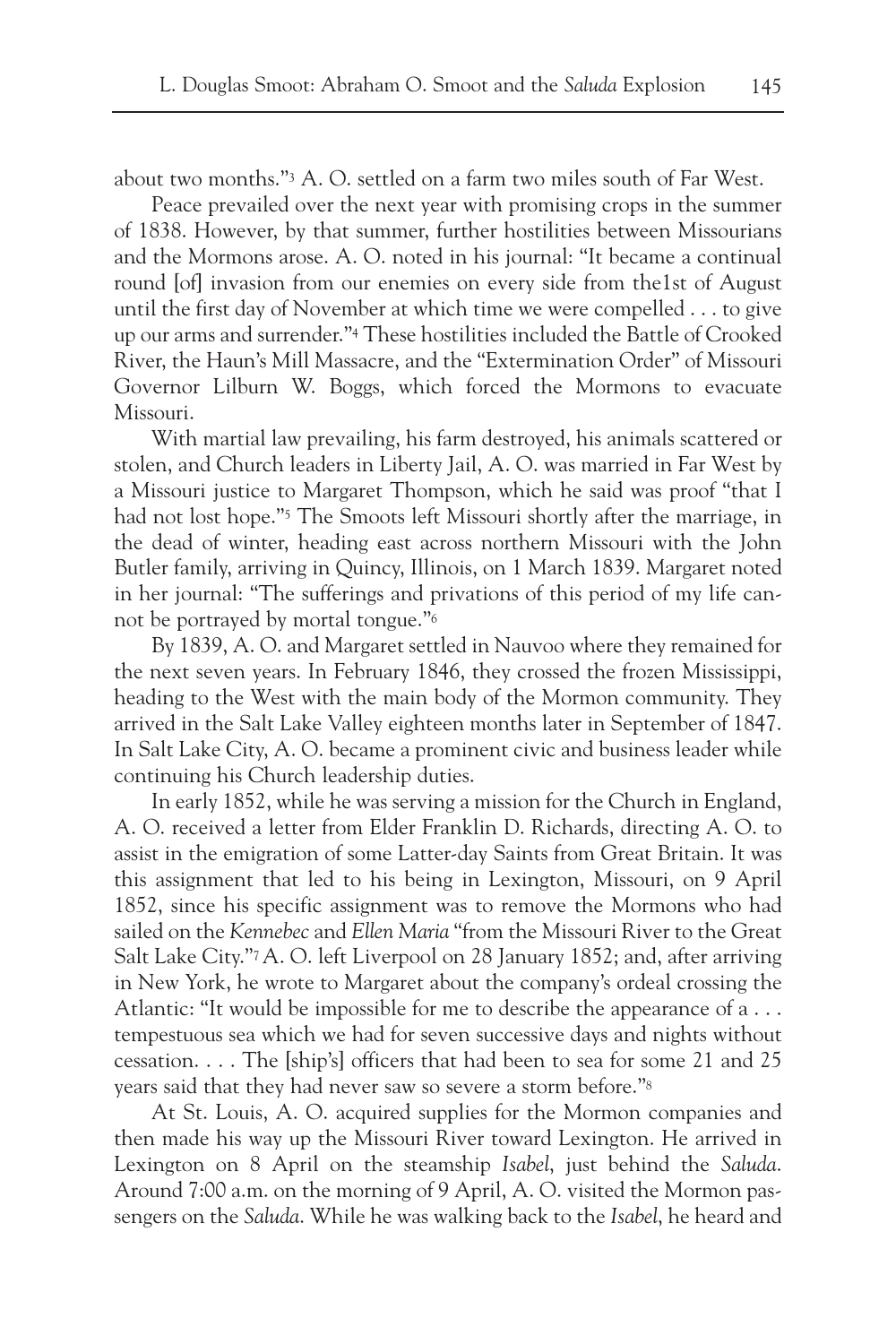felt the explosion. He recalled:

I saw the bodies of many of the unfortunate passengers and various parts of the boat flying in the air in every direction. Fortunately for the Saints on board, they were mostly on the deck of the boat and pretty well towards the stern, and they consequently fared better than those below, or on the forepart of the boat, which was blown entirely to pieces. . . . My own preservation I can only attribute to the providence of the Almighty, for if I had remained a moment on the wharf to see the boat start, as would have been very natural for a person to do, I would have been blown into eternity as those were who stood there.9

A. O. estimated seventy-five passengers were killed, whereas other estimates indicate that ninety to one hundred were killed. After the explosion, he noted:

I . . . had a very narrow escape on the occasion of the *Saluda* disaster. I had purchased the supplies for my company to make its overland journey with, except cattle, at St. Louis and had decided to go farther up the river to buy the stock, when Eli B. Kelsey came to me to consult me in regard to chartering the *Saluda* to convey an independent company of saints up the river. I went with him to examine the boat, and on finding that it was an old hulk of a freight boat, fitted up with a single engine, I strongly advised him against having anything to do with it. He seemed to be influenced in making choice of it entirely by fact he could get it cheaper than a better one; but in my opinion it seemed folly, for in addition to the danger of accident, the length of time likely to be occupied in making the journey would more than counterbalance what might be saved in the charge of the transit. However, he decided to charter it, and then both he and captain urged me strongly to take passage with them, offering to carry me free of cost if I would only go; but I could not feel satisfied to do so.<sup>10</sup>

A. O. remained in Lexington for ten days, during which time he observed the heroic and compassionate service rendered by the people of Lexington to the dead and injured. He wrote:

I shall never forget the kindness of the citizens of Lexington in caring for the living and burying the dead. The Lord certainly inspired them to do all that sympathy and benevolence could suggest in aid of the afflicted. The city council set apart a piece of ground in which to bury the Saints who had died, and William H. Russell, the great government freighter, and many other prominent citizens did all they could to comfort and help the afflicted survivors. Besides their devoted attentions, their contributions in aid of the Saints amounted to thousands of dollars.11

Following the disaster, A. O. returned to St. Louis and then made his way to Atchison, Kansas, the last staging area before crossing the plains to the Salt Lake Valley. Here, he headed up a company of 230 Saints for the